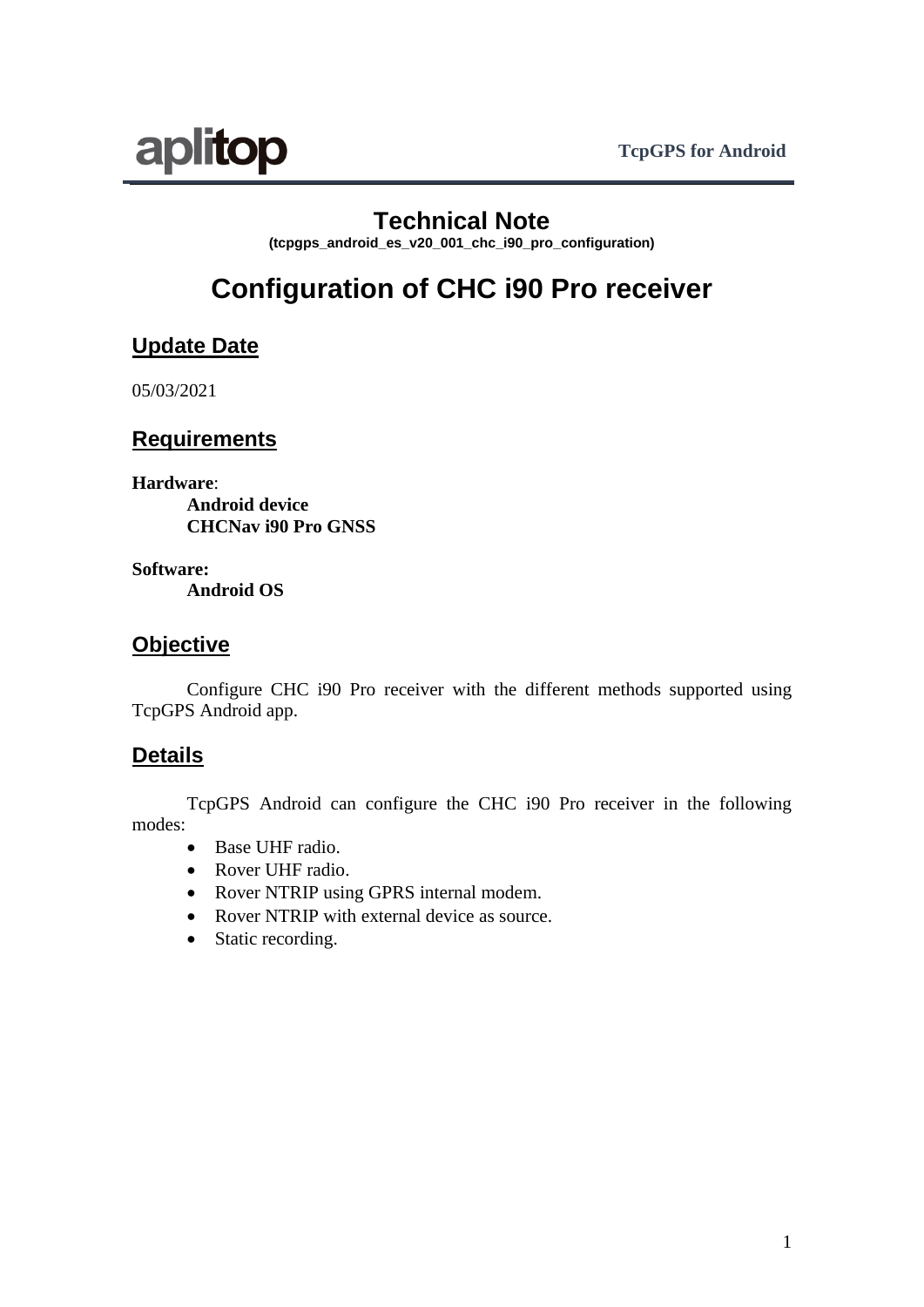## *Base UHF radio*

Base coordinates are needed to start the configuration of this working mode.

| 12:37 ■ ③           | $\circledcirc * \bullet \circledcirc \mathcal{A} \bullet 100\%$ |
|---------------------|-----------------------------------------------------------------|
| ≡                   | H 0.519<br>27/32<br>V 0.917<br><b>BT CON</b>                    |
| <b>Working mode</b> |                                                                 |
| Coordinates Type    | Geographic<br>◯ Projected                                       |
| Number              | pЗ                                                              |
| Antenna Height (m)  | 0.0                                                             |
| Meas. Type          | Vertical<br>▽                                                   |
| Northing            |                                                                 |
| Easting             |                                                                 |
| Height              |                                                                 |
| <b>GPS</b>          |                                                                 |
|                     |                                                                 |
|                     |                                                                 |
|                     |                                                                 |
|                     |                                                                 |
|                     |                                                                 |
|                     | Set                                                             |

**Figure 1. Base coordinates screen**

This screen allows the user to introduce the coordinates both, geographic or projected (using the coordinate system of the current project), manually, taking them from the GPS or selecting a point from the current project if you are in the working area of the application.

Once the position is set, the user must choose one of the three options in the list and press **Next** to access the mode configuration screen.

#### **UHF**

In this mode the base emits corrections from its reference location to the devices working as UHF rover mode. In this mode, the available parameters are:

| <b>Parameter</b>            | <b>Description</b>                                                                                             |
|-----------------------------|----------------------------------------------------------------------------------------------------------------|
| <b>Elevation Mask</b>       | Value of elevation or zenith angle of the satellites below<br>which they are not used, in sexagesimal degrees. |
| <b>RTK</b> corrections type | RTK corrections list.                                                                                          |
| <b>Radio protocol</b>       | List of radio protocols supported by the receiver.                                                             |
| <b>Radio power</b>          | Power used in the broadcast.                                                                                   |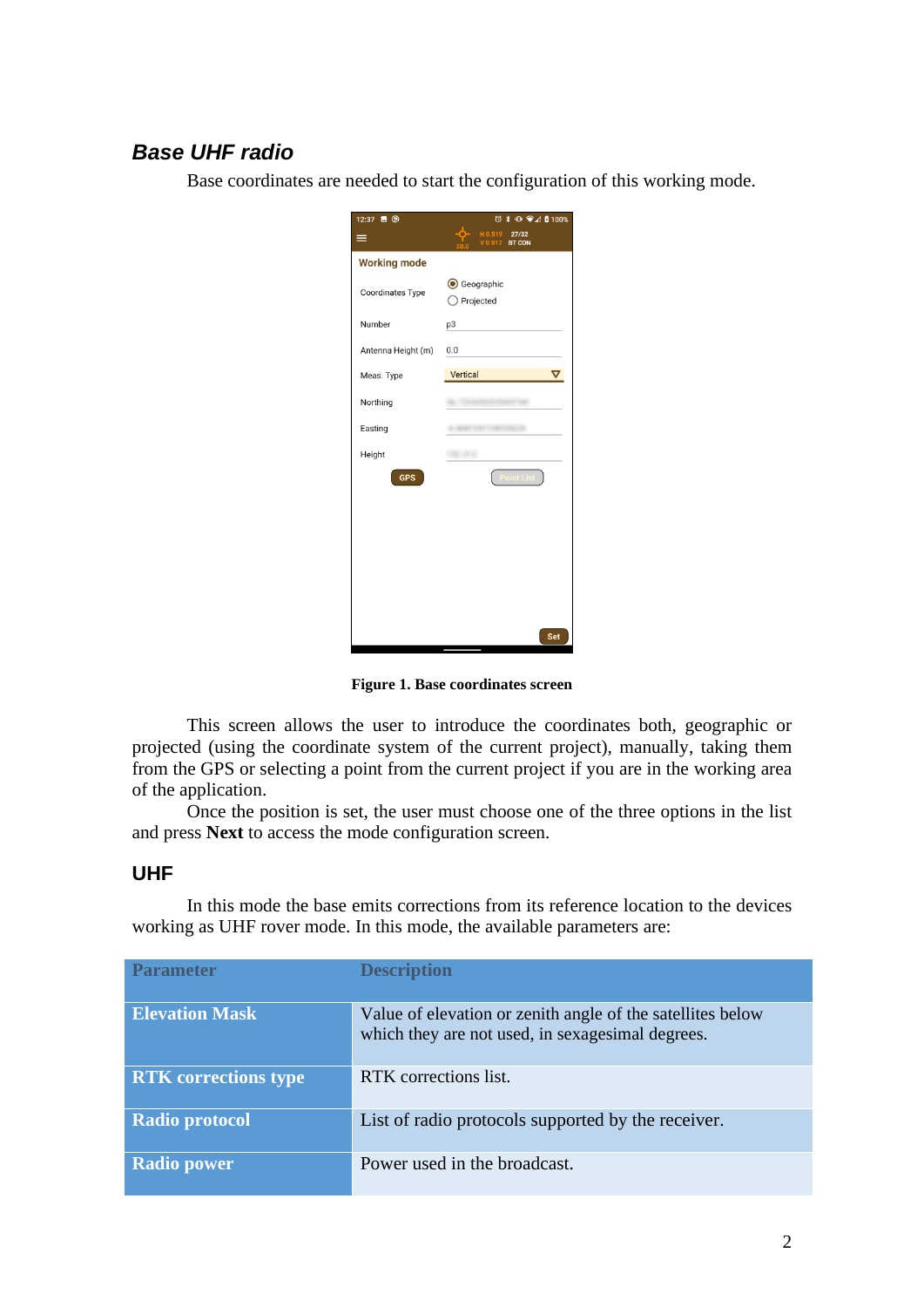| <b>Radio baud rate</b> | Baud rate used in the transmission                                                                                                     |  |
|------------------------|----------------------------------------------------------------------------------------------------------------------------------------|--|
| <b>Radio frequency</b> | Working frequency of the radio and bandwidth.                                                                                          |  |
|                        | 12:37 8 3<br>$\circledcirc\ast\bullet\blacktriangleright\hspace{-4pt}\bullet\blacktriangle\blacksquare$<br>26/31<br>≡<br><b>BT CON</b> |  |
|                        | <b>Working mode</b><br>Base Internal UHF                                                                                               |  |
|                        | Elevation Mask (°)<br>10                                                                                                               |  |
|                        | RTCM3<br>$\triangledown$<br>RTK Correction Type                                                                                        |  |
|                        | $\triangledown$<br>CHC<br>Radio Protocol<br>$\blacktriangledown$<br>1.0<br>Radio Power                                                 |  |
|                        | 9600<br>▽<br>Radio Baud Rate                                                                                                           |  |
|                        | Radio Frequency<br>410.0<br>12.5KHz<br>$\bigcirc$ 25KHz                                                                                |  |
|                        |                                                                                                                                        |  |
|                        |                                                                                                                                        |  |
|                        |                                                                                                                                        |  |
|                        | Set                                                                                                                                    |  |

**Figure 2. UHF Base working mode**

# *Rover working modes*

All SatLab receivers shown in the table can work as rover. However, SL800 only the mode for receiving corrections from the smartphone is available.

#### **UHF**

In this mode, the rover will be listening for corrections of any base configured in UHF mode.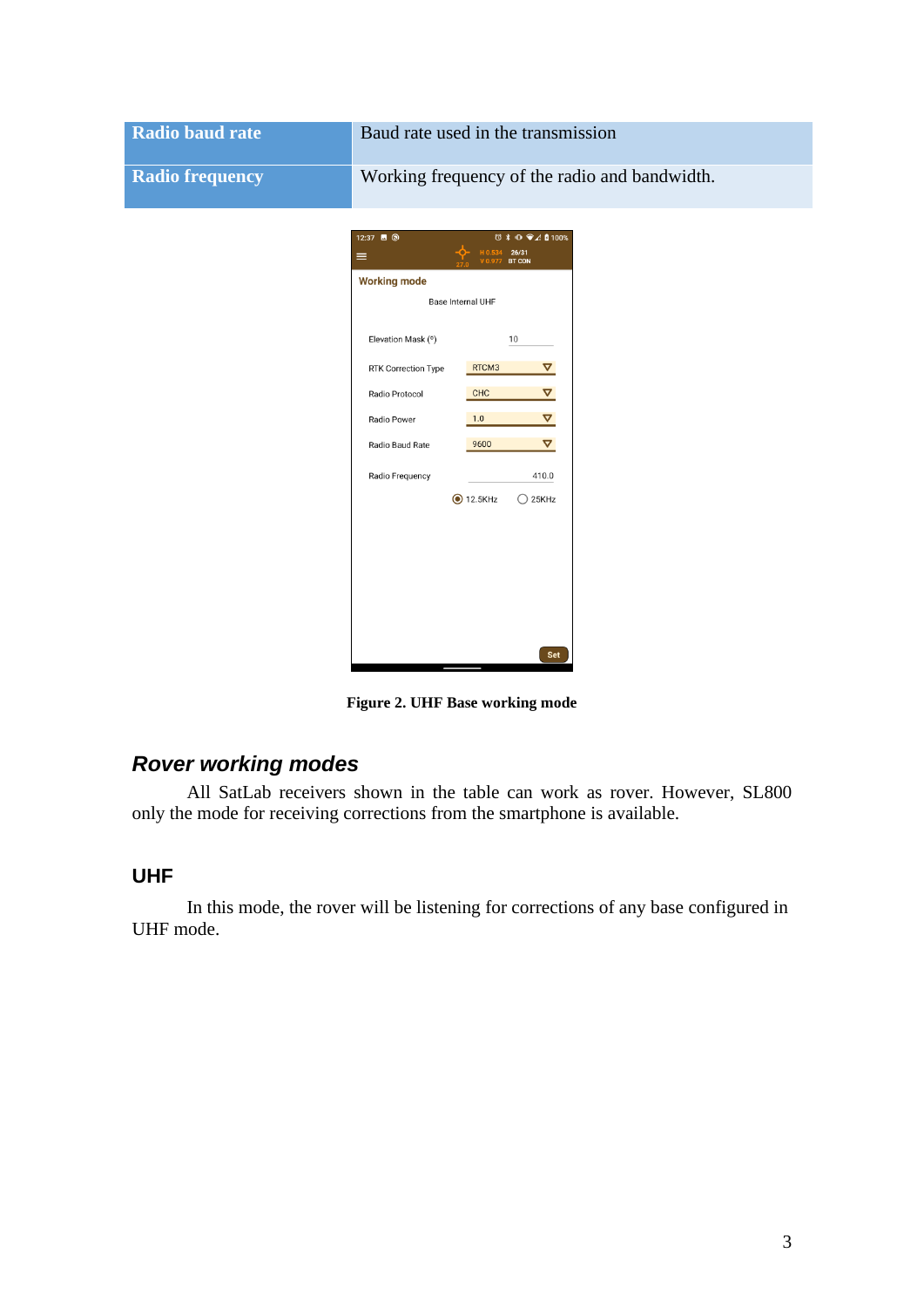| 12:36 ■ ③           | $\circ$ * $\bullet$ $\bullet$ $\bullet$ $\bullet$ 100% |                         |
|---------------------|--------------------------------------------------------|-------------------------|
| ≡                   | H 1.145                                                | 09/30<br>V 2.102 BT CON |
| <b>Working mode</b> |                                                        |                         |
| UHF<br><b>GPRS</b>  |                                                        | <b>INTERNET</b>         |
|                     |                                                        |                         |
| Elevation Mask (°)  |                                                        | 10                      |
| Antenna Height (m)  |                                                        | 0.0                     |
| RTK Correction Type | RTCM3                                                  | ▽                       |
| Radio Protocol      | CHC                                                    | ▽                       |
| Radio Power         | 1.0                                                    | ▽                       |
| Radio Baud Rate     | 9600                                                   | ▽                       |
| Radio Frequency     |                                                        | 455.0                   |
|                     | $\odot$ 12.5KHz                                        | 25KHz<br>C              |
|                     |                                                        |                         |
|                     |                                                        |                         |
|                     |                                                        |                         |
|                     |                                                        |                         |
|                     |                                                        | Set                     |

**Figure 3. Rover UHF working mode**

In this mode, the available parameters are:

| <b>Parameter</b>            | <b>Description</b>                                                                                              |
|-----------------------------|-----------------------------------------------------------------------------------------------------------------|
| <b>Elevation Mask</b>       | Value of elevation or zenith angle of the satellities below<br>which they are not used, in sexagesimal degrees. |
| <b>Atenna Height</b>        | Height of the pole or tripod where the receiver have been<br>placed.                                            |
| <b>RTK</b> corrections type | RTK corrections list.                                                                                           |
| <b>Radio protocol</b>       | List of radio protocols supported by the receiver.                                                              |
| <b>Radio power</b>          | Power used in the broadcast.                                                                                    |
| <b>Radio baud rate</b>      | Baud rate used in the transmission                                                                              |
| <b>Radio frequency</b>      | Working frequency of the radio and bandwidth.                                                                   |

### **GPRS**

In this mode, the receiver will use its own internal model to connect a NTRIP or iRTK server for receiving corrections. In this mode, the available parameters are: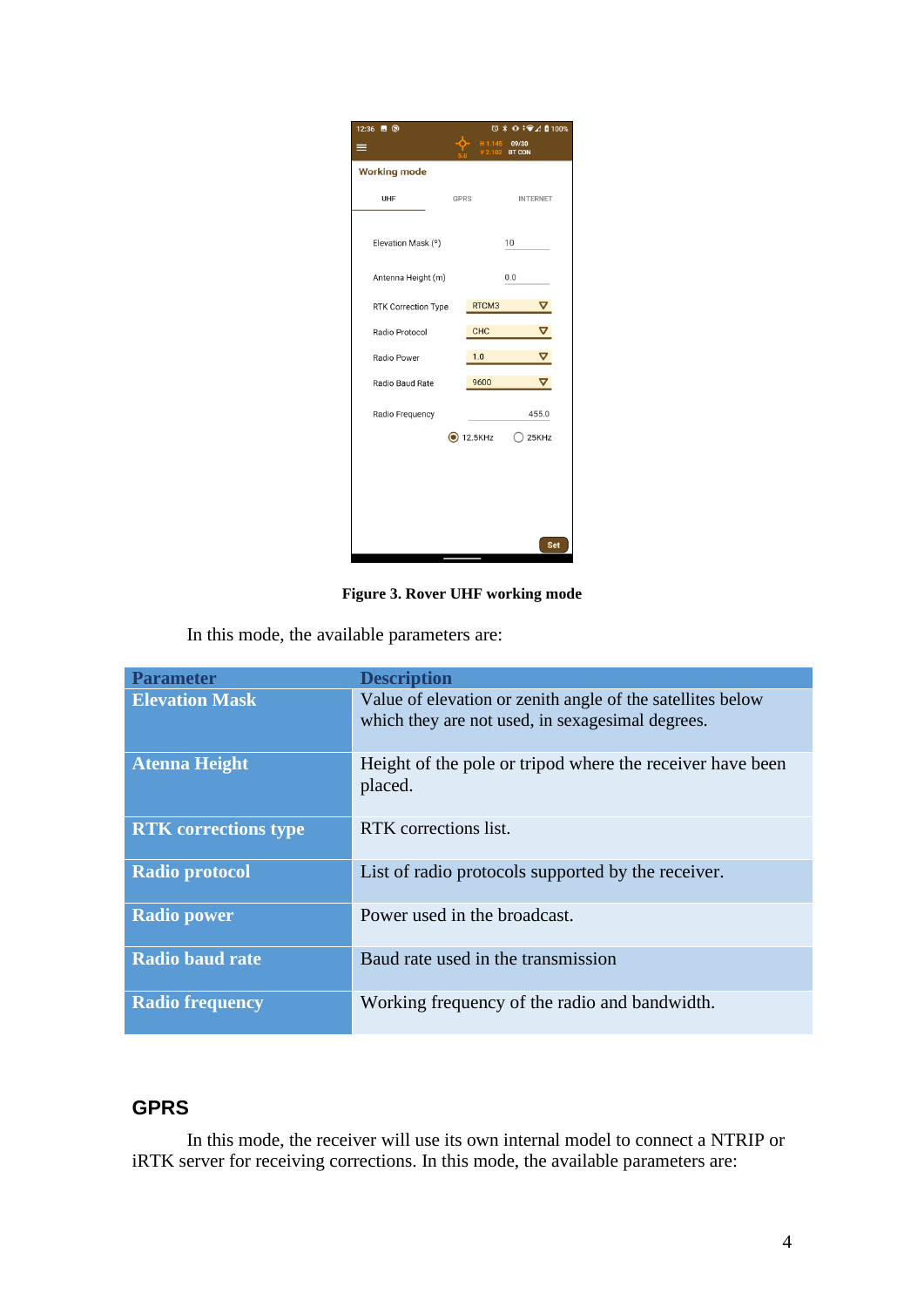| <b>Parameter</b>      | <b>Description</b>                                                                                             |
|-----------------------|----------------------------------------------------------------------------------------------------------------|
| <b>Elevation Mask</b> | Value of elevation or zenith angle of the satellites below which<br>they are not used, in sexagesimal degrees. |
| <b>APN</b>            | Access Point Name.                                                                                             |
| <b>Server</b>         | NTRIP server to provide corrections.                                                                           |



**Figure 4. Rover GPRS working mode**

### **Internet**

In this case, TcpGPS will connect to an NTRIP server and send the corrections received to the GNSS device. In this mode, the available parameters are:

| <b>Parameter</b>      | <b>Description</b>                                                                                             |
|-----------------------|----------------------------------------------------------------------------------------------------------------|
| <b>Elevation Mask</b> | Value of elevation or zenith angle of the satellites below which<br>they are not used, in sexagesimal degrees. |
| <b>Server</b>         | NTRIP server as source of corrections.                                                                         |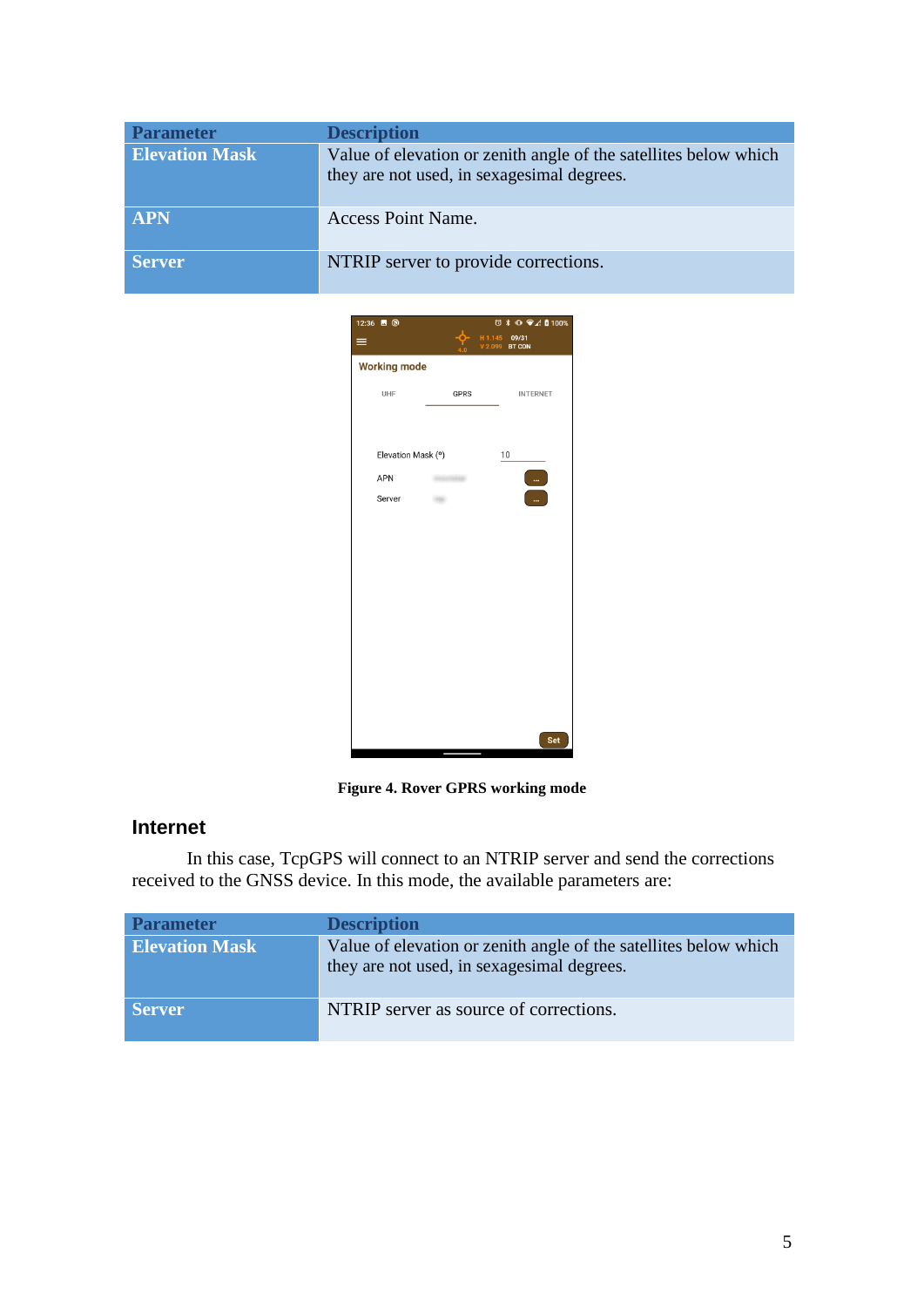| 12:37 ■ ③                 |      | $\circledcirc * \bullet * \mathbin{\widehat{\otimes}} A \mathbin{\ulcorner} 100\%$ |
|---------------------------|------|------------------------------------------------------------------------------------|
| ≡                         | 1.0  | H 0.006<br>15/31<br>V 0.011<br><b>BT CON</b>                                       |
| <b>Working mode</b>       |      |                                                                                    |
| UHF                       | GPRS | <b>INTERNET</b>                                                                    |
| Elevation Mask (°)        |      | 10                                                                                 |
| Server<br><b>COLOR</b>    |      | $\mathbf{u}$                                                                       |
| Disconnected              |      |                                                                                    |
| 9226 B sent - 8642 B recv |      |                                                                                    |
|                           |      |                                                                                    |
|                           |      |                                                                                    |
|                           |      |                                                                                    |
|                           |      |                                                                                    |
|                           |      |                                                                                    |
|                           |      |                                                                                    |
|                           |      |                                                                                    |
|                           |      |                                                                                    |
|                           |      |                                                                                    |
|                           |      |                                                                                    |
|                           |      |                                                                                    |
|                           |      | Set                                                                                |

**Figure 5. Rover Data Collector working mode**

# *Static recording*

This option allows to record status data for postprocessing in the GNSS receiver.

| <b>Parámetro</b>      | <b>Descripción</b>                                                                                              |
|-----------------------|-----------------------------------------------------------------------------------------------------------------|
| <b>Elevation Mask</b> | Value of elevation or zenith angle of the satellities below which<br>they are not used, in sexagesimal degrees. |
| ID                    | Identifier of the point to record.                                                                              |
| <b>Atenna Height</b>  | Height of the pole or tripod where the receiver has been<br>placed.                                             |
| <b>Interval</b>       | Time interval for point measures.                                                                               |

In this mode, the available parameters are: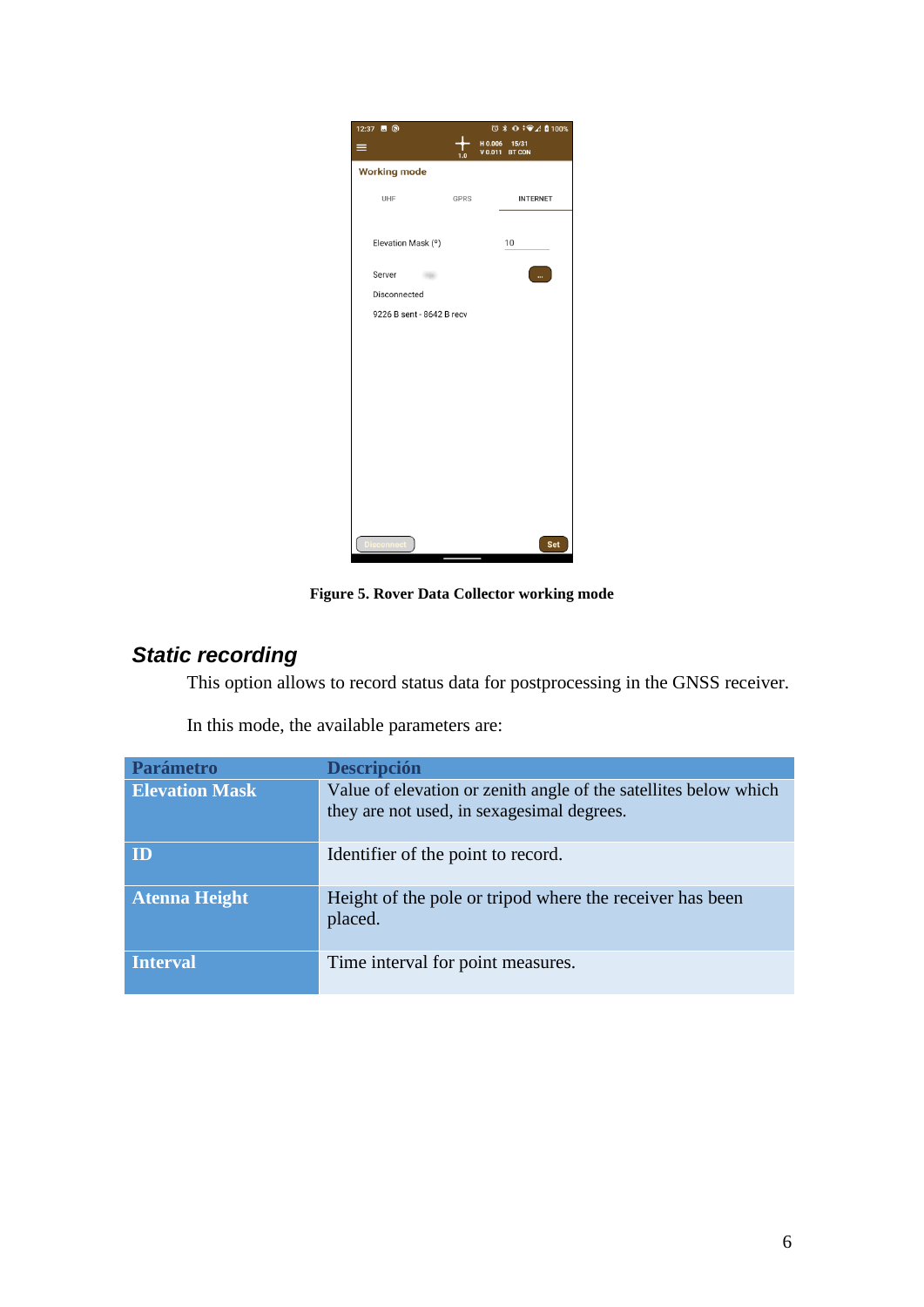| 12:37 ■ ◎                   | $\circ$ * $\bullet$ $\bullet$ $\bullet$ $\bullet$ 100% |
|-----------------------------|--------------------------------------------------------|
| $\equiv$                    | H 0.519 27/32<br>V 0.915<br><b>BT CON</b>              |
| <b>Working mode</b>         |                                                        |
| <b>Static</b>               |                                                        |
|                             |                                                        |
| Elevation Mask (°)          | 10                                                     |
| Point ID                    | p34                                                    |
|                             |                                                        |
| Antenna Height (m)          | 0.0                                                    |
| Meas. Type                  | Vertical<br>▽                                          |
| Interval                    | 1 Hz<br>⊽                                              |
| Time                        | 00:00:00                                               |
| Format:                     |                                                        |
| $\Box$ HCN $\Box$ Rinex     |                                                        |
| $\Box$ HRC<br>$\Box$ RinexD |                                                        |
|                             |                                                        |
|                             |                                                        |
| <b>Start</b>                | <b>Stop</b>                                            |
|                             |                                                        |
|                             |                                                        |

**Figure 6. Static recording configuration**

In this receiver, the format of the data recorded can be selected. It allows four formats: HCN, HRC, Rinex and RinexD. You can select one or more formats.

#### *Tilt*

 $\begin{matrix} 1 & 1 & 1 \\ 1 & 1 & 1 \\ 1 & 1 & 1 \end{matrix}$ 

This option allows you to start or stop the tilt for taking inclined measurements. You also can set the automatic activation of the tilt by pressing the checkbox *Activate tilt at start*.

The tilt cannot be activated until having fixed solution from the GNNS. Then, it can be activated by pressing the switch or will be started automatically if the checkbox *Activate tilt at start* is selected.

When the tilt is activated, visual and text indications are showed for its calibration. The visual indications are a set of icons as they are described below:

Tilt is not connected or there is an error.

Follow the instructions under the icon for calibrating.

Keep the receiver vertically.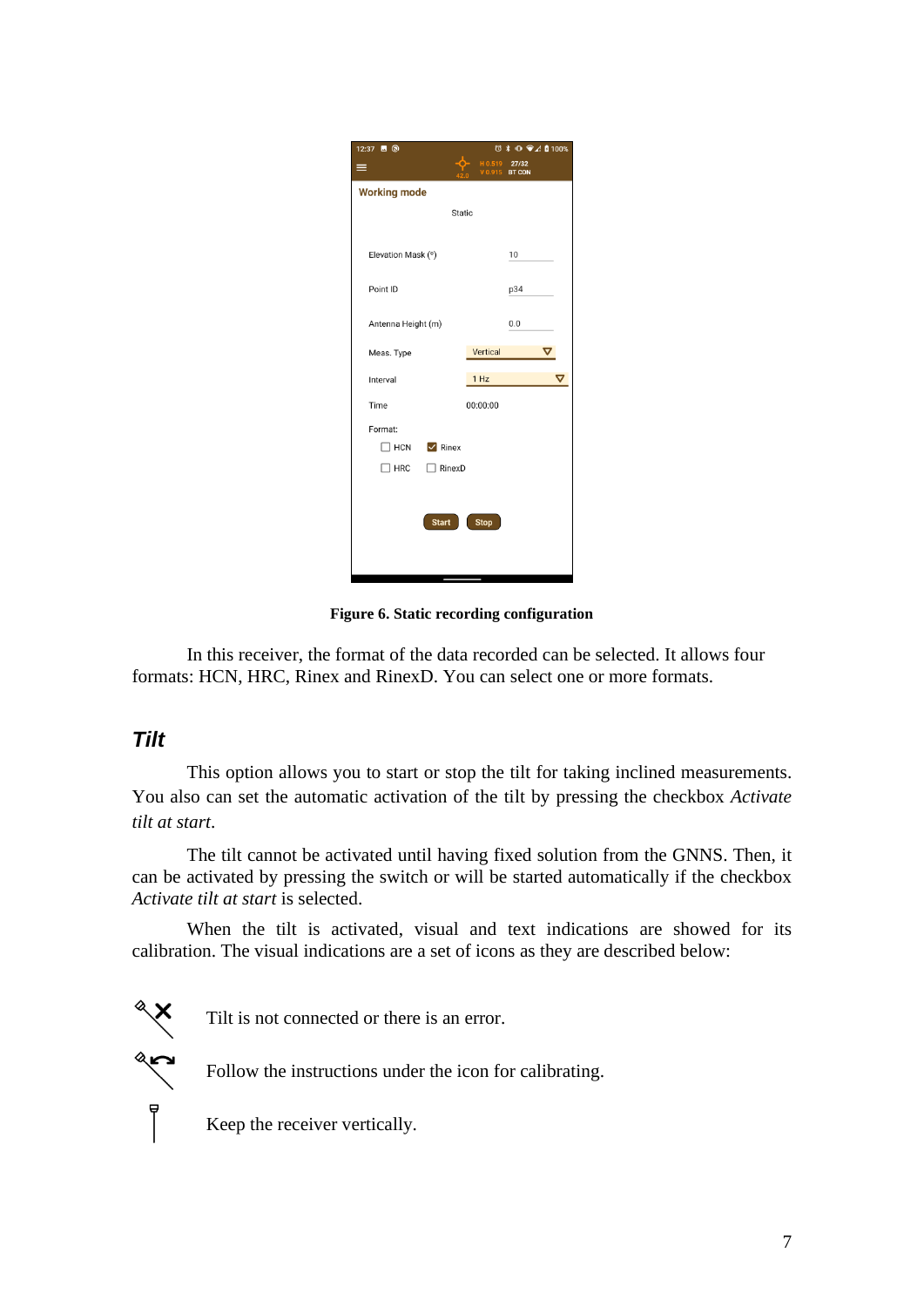



**Figure 1. Tilt start/stop screen**

In the table at the bottom of the screen, the current measures received from the GNSS (at the phase center and the ground) and the current inclination and azimuth can be checked.

### *APN configuration*

An **Access Point Name** (**APN**) is the name of a [gateway](https://en.wikipedia.org/wiki/Gateway_(telecommunications)) between a [GSM,](https://en.wikipedia.org/wiki/Global_System_for_Mobile_Communications) [GPRS,](https://en.wikipedia.org/wiki/General_Packet_Radio_Service) [3G](https://en.wikipedia.org/wiki/3G) or [4G](https://en.wikipedia.org/wiki/4G) mobile [network](https://en.wikipedia.org/wiki/Cellular_network) and another [computer network,](https://en.wikipedia.org/wiki/Computer_network) frequently the public [Internet.](https://en.wikipedia.org/wiki/Internet)

A mobile device making a data connection must be configured with an APN to present to the carrier. The carrier will then examine this identifier to determine what type of network connection should be created, for example: which [IP addresses](https://en.wikipedia.org/wiki/IP_address) should be assigned to the wireless device, which security methods should be used, and how or if, it should be connected to some private customer network.

A dialogue allow the user to configure these APNs, creating a new one by choosing in the spinner the option **New** or selecting one of the previously configured from the same list.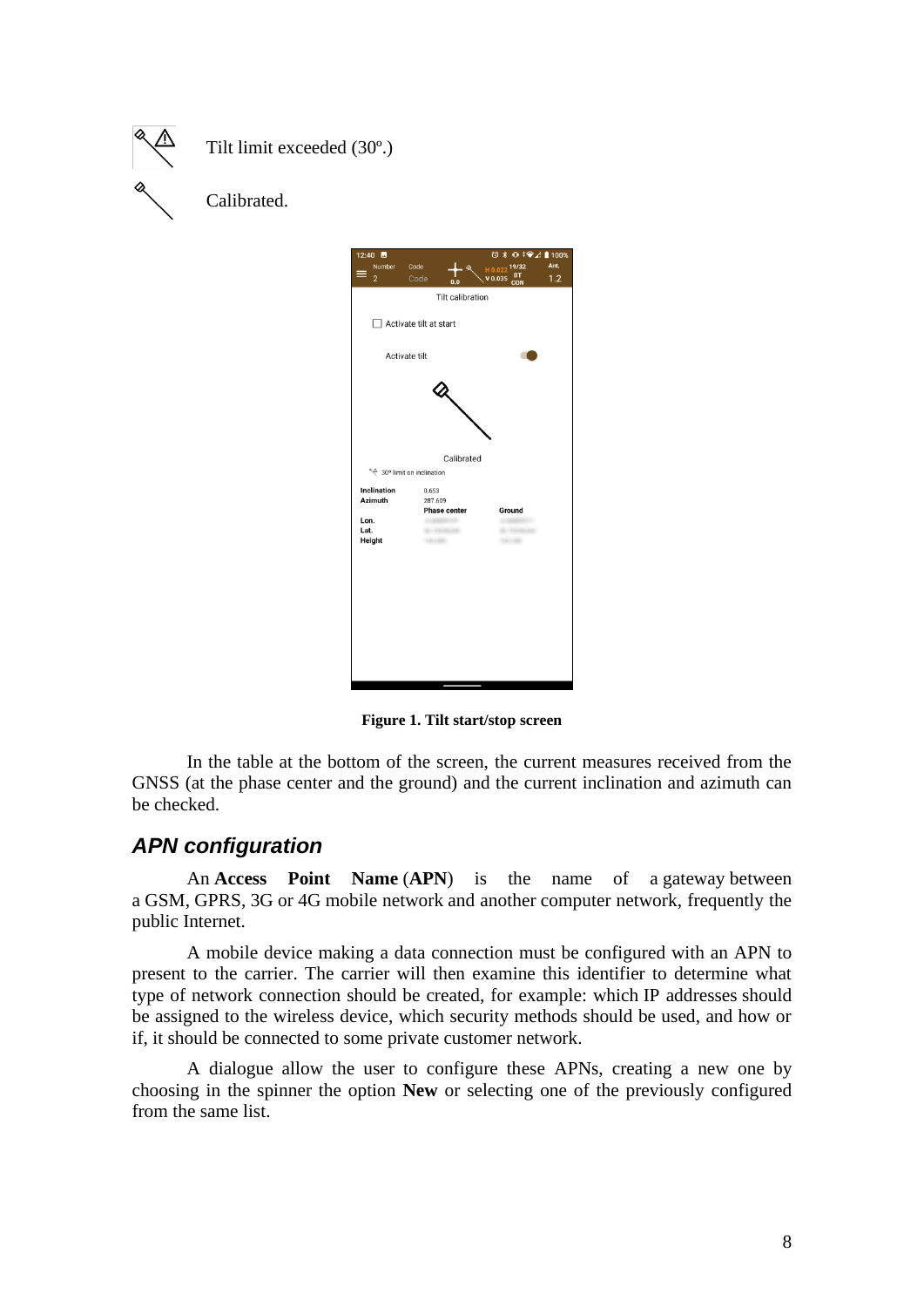| $\mathbb{F} \boxtimes \mathbb{C}$ |                           | 第 全, 11 100% 15:22 |
|-----------------------------------|---------------------------|--------------------|
| <b>TcpGPS Pro</b>                 |                           |                    |
|                                   | <b>Base Internal GPRS</b> |                    |
| Server                            | <b>New</b>                |                    |
| Name                              |                           |                    |
| <b>APN</b>                        |                           |                    |
| <b>User Name</b>                  |                           |                    |
| Password                          |                           |                    |
| OK                                | Cancel                    |                    |
|                                   |                           |                    |
|                                   |                           | Set                |

**Figure 7. APN configuration**

A new APN can be created introducing the **Name**, the **APN**, an URL or IP, and the **user** and **password** for getting Access to that APN.

### *NTRIP configuration*

The **Networked Transport of RTCM via Internet Protocol** (**NTRIP**) is a [protocol](https://en.wikipedia.org/wiki/Communications_protocol) for streaming [differential GPS](https://en.wikipedia.org/wiki/Differential_GPS) (DGPS) data over the Internet in accordance with specification published by [RTCM.](https://en.wikipedia.org/wiki/RTCM) NTRIP is a generic, stateless protocol based on the [Hypertext Transfer Protocol](https://en.wikipedia.org/wiki/Hypertext_Transfer_Protocol) HTTP/1.1 and is enhanced for [GNSS](https://en.wikipedia.org/wiki/GNSS) data streams.

A dialogue allow the user to configure a NTRIP server, by adding a new one selecting the option **New** in the list or choosing a previously configured server in the same list.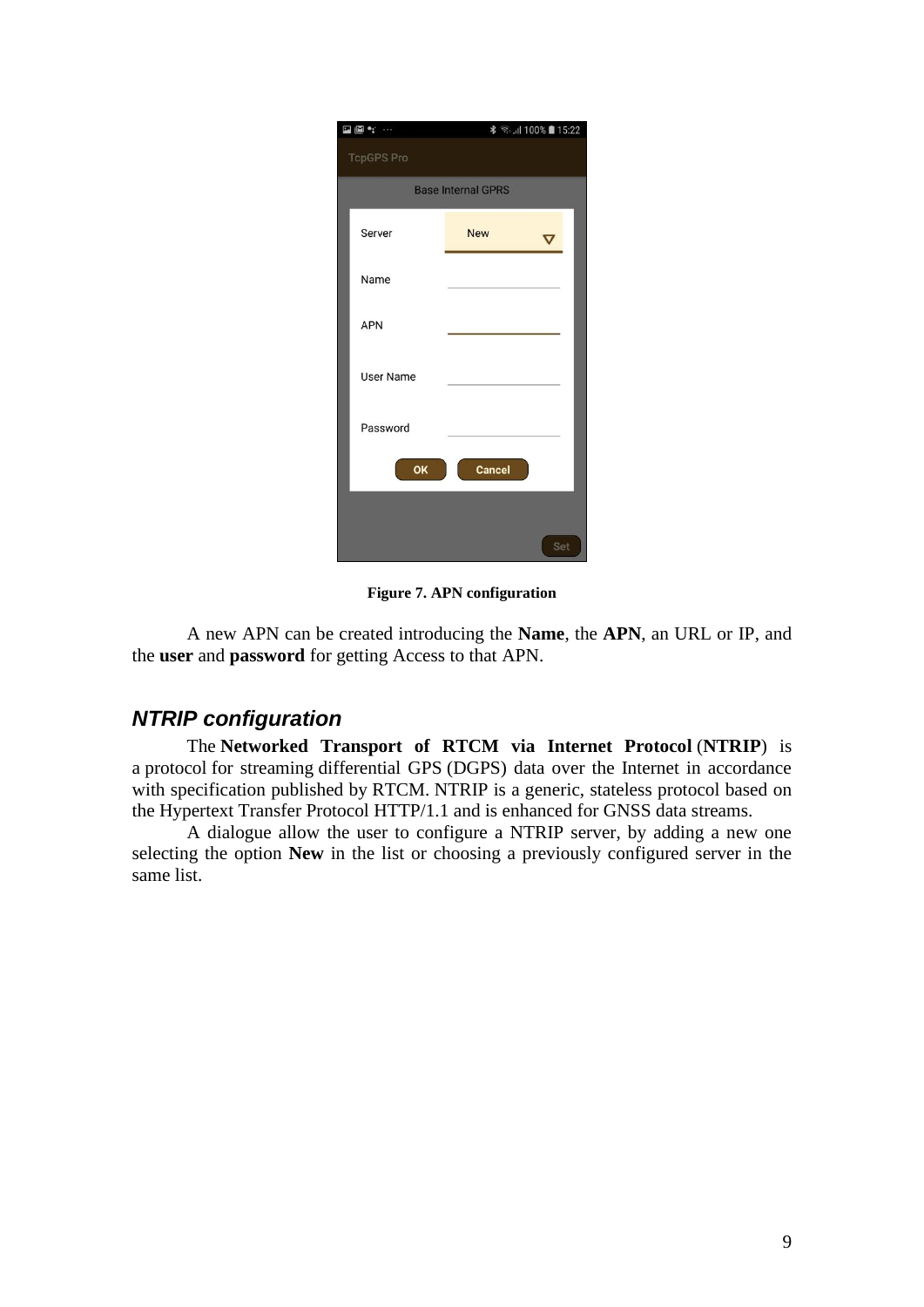| $\begin{picture}(20,20) \put(0,0){\dashbox{0.5}(5,0){ }} \put(15,0){\circle{10}} \put(25,0){\circle{10}} \put(25,0){\circle{10}} \put(25,0){\circle{10}} \put(25,0){\circle{10}} \put(25,0){\circle{10}} \put(25,0){\circle{10}} \put(25,0){\circle{10}} \put(25,0){\circle{10}} \put(25,0){\circle{10}} \put(25,0){\circle{10}} \put(25,0){\circle{10}} \put(25,0){\circle{10}} \put(25,0$ | 第 全, 11 100% 15:25          |
|---------------------------------------------------------------------------------------------------------------------------------------------------------------------------------------------------------------------------------------------------------------------------------------------------------------------------------------------------------------------------------------------|-----------------------------|
| <b>TcpGPS Pro</b>                                                                                                                                                                                                                                                                                                                                                                           |                             |
| Server                                                                                                                                                                                                                                                                                                                                                                                      | <b>New</b><br>$\bm{\nabla}$ |
| Name                                                                                                                                                                                                                                                                                                                                                                                        |                             |
| IP                                                                                                                                                                                                                                                                                                                                                                                          |                             |
| Port                                                                                                                                                                                                                                                                                                                                                                                        |                             |
| <b>User Name</b>                                                                                                                                                                                                                                                                                                                                                                            |                             |
| Password                                                                                                                                                                                                                                                                                                                                                                                    |                             |
| Mountpoint                                                                                                                                                                                                                                                                                                                                                                                  | ▽<br>MAX3                   |
| OK                                                                                                                                                                                                                                                                                                                                                                                          | Cancel                      |
|                                                                                                                                                                                                                                                                                                                                                                                             | Set                         |

**Figure 8. NTRIP configuration**

For adding a new NTRIP server the user must introduce a **name** for the server configuration, the **IP** and **port** of the server, and the **user** and **password** for making the

identification. Once these parameters are filled, pressing the button will request the list of **mountpoints** which provide different types of corrections.